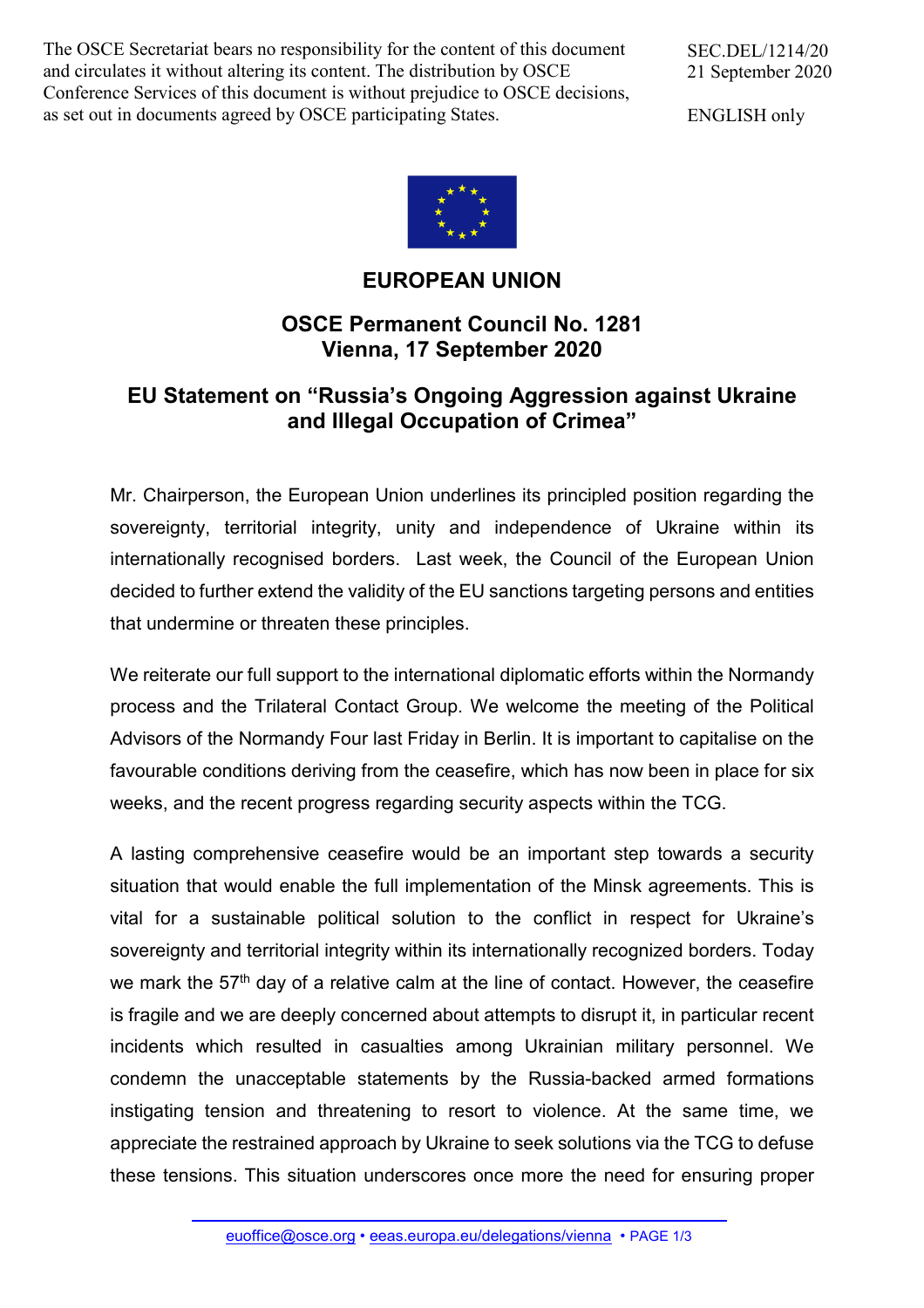coordination to respond to ceasefire violations and possible similar escalations in the future. We reiterate our call on Russia to return to the Joint Centre for Control and Coordination.

The ceasefire offers a welcome respite to the civilian population which endures the brunt of this long-lasting conflict. As reported by the SMM, there have been no civilian casualties due to shelling or small-arms fire since 27 July. Still, there have been tragic incidents, with civilian casualties, involving explosive objects, grenades or mines. These incidents remind us of the continued threat posed to civilians by mines and unexploded ordnance. We call on the sides to continue working toward agreement on an updated demining plan, as well as new disengagement areas and further mutual release of detainees.

We remain deeply concerned about the humanitarian situation at the closed entry-exitcheckpoints to the non-government-controlled areas of Donetsk. The SMM has registered over one thousand civilian hardship cases where people have for example been prevented from crossing the contact line, returning to their homes or receiving medical treatment. We urge Russia to use its considerable influence over the armed formations it backs in order to remove these obstacles and ease the burden for the local population.

The safety and security of the SMM is of primary importance. We welcome the fact that the Mission's personnel was able to return to the non-government-controlled areas to resume monitoring activities. However, challenges remain. According to its mandate, the SMM should have full access to the entire territory of Ukraine within its internationally recognized borders. All impediments to the SMM´s work, which occur predominantly in the non-government controlled areas, including attempts to destroy SMM's assets, are unacceptable. Those responsible for any wilful damage, destruction or loss of SMM UAVs and other assets should be held accountable, both politically and financially. We look forward to having the results of a thorough investigation of all incidents, such as the damaging of the SMM cameras near Petrivske, Vesele and Shyrokine, reported to the Permanent Council.

The European Union does not recognise the illegal annexation of the Autonomous Republic of Crimea and the City of Sevastopol by the Russian Federation and therefore